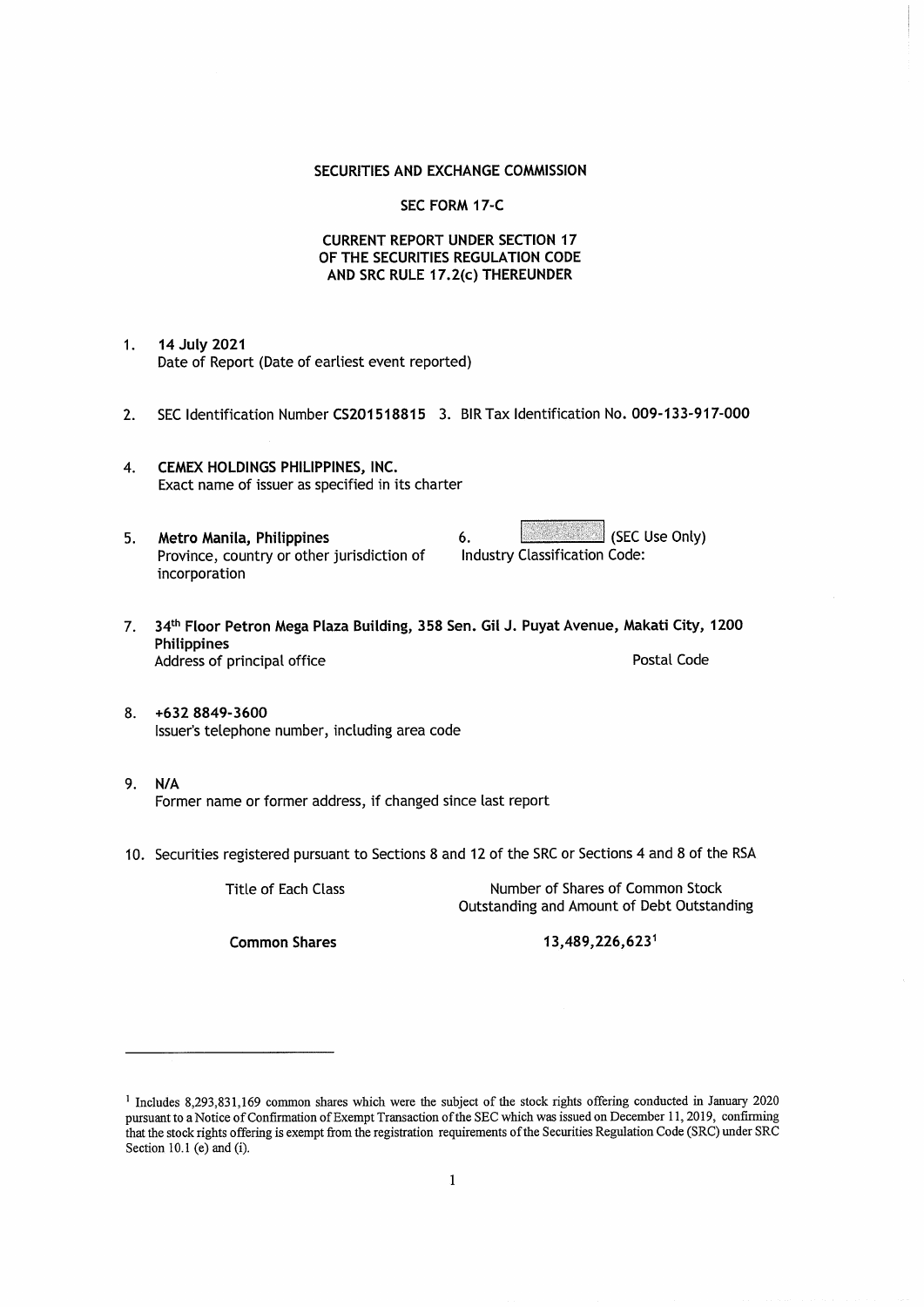11. Indicate the item numbers reported herein: Item 9 - Other Events

CEMEX HOLDING PHILIPPINES, INC. ("CHP") submits its Quarterly Progress Report dated 14<br>July 2021 (for the quarter ending June 30, 2021) in connection with the use of proceeds realized from the Stock Rights Offering (SRO) covering 8,293,831,169 common shares of CHP which was conducted in 2020. This report is certified by CHP's Treasurer and Chief Financial Officer and includes the corresponding report of CHP's external auditor.

## **SIGNATURES**

Pursuant to the requirements of the Securities Regulation Code, the issuer has duly caused this report to be signed on its behalf by the undersigned hereunto duly authorized.

CEMEX HOLDINGS PHILIPPINES, INC. Issuer

14 July 2021 Date

vauneur vi Leser Jannette Virata Sevilla **Compliance Officer**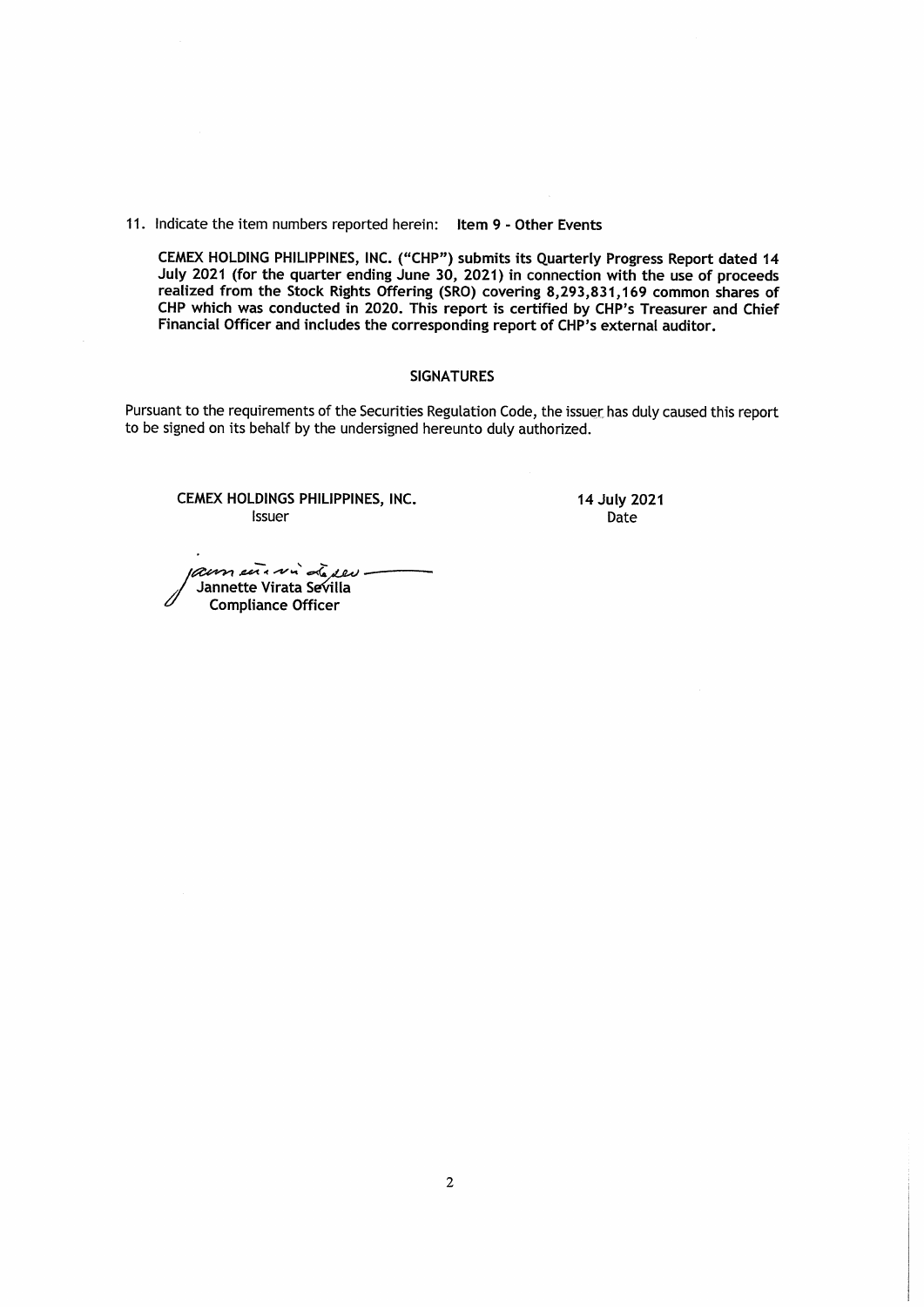

14 July 2021

## THE PHILIPPINE STOCK EXCHANGE

6<sup>th</sup> Floor PSE Tower 5<sup>th</sup> Avenue corner 28<sup>th</sup> Street Bonifacio Global City, Taguig City Philippines

Attention: **MS. JANET A. ENCARNACION** Head, Disclosure Department

Quarterly Progress Report on the Application of Proceeds from the SRO Re:

Dear Ms. Encarnacion,

We write in connection with the Stock Rights Offering (SRO) covering 8,293,831,169 common shares of CEMEX HOLDINGS PHILIPPINES, INC. (the "CHP") which was conducted in 2020. Based on the Offer Price of P1.54 per share, the total proceeds from the SRO amounted to P12,772,500,000.26.

For the quarter ended 30 June 2021, the application of and disbursements from the SRO proceeds are broken down as follows:

| <b>Concept</b>                              | <b>Amount in Philippine Pesos</b> |
|---------------------------------------------|-----------------------------------|
| Cost and expenses associated with the SOLID |                                   |
| Cement plant expansion project <sup>1</sup> | 434,766,911.26                    |

<sup>1</sup>Funded through advances made by CHP to Solid Cement Corporation ("SOLID") under the Revolving Master Loan Facility Agreement dated 3 March 2020 entered into between CHP, as lender, and SOLID, as borrower

Also attached is the report of CHP's external auditor covering the foregoing disbursements reported for the quarter.

Thank you very much.

Sincerely,

auneur mide en. **JANNETTE VIRATA SEVILLA** 

Compliance Officer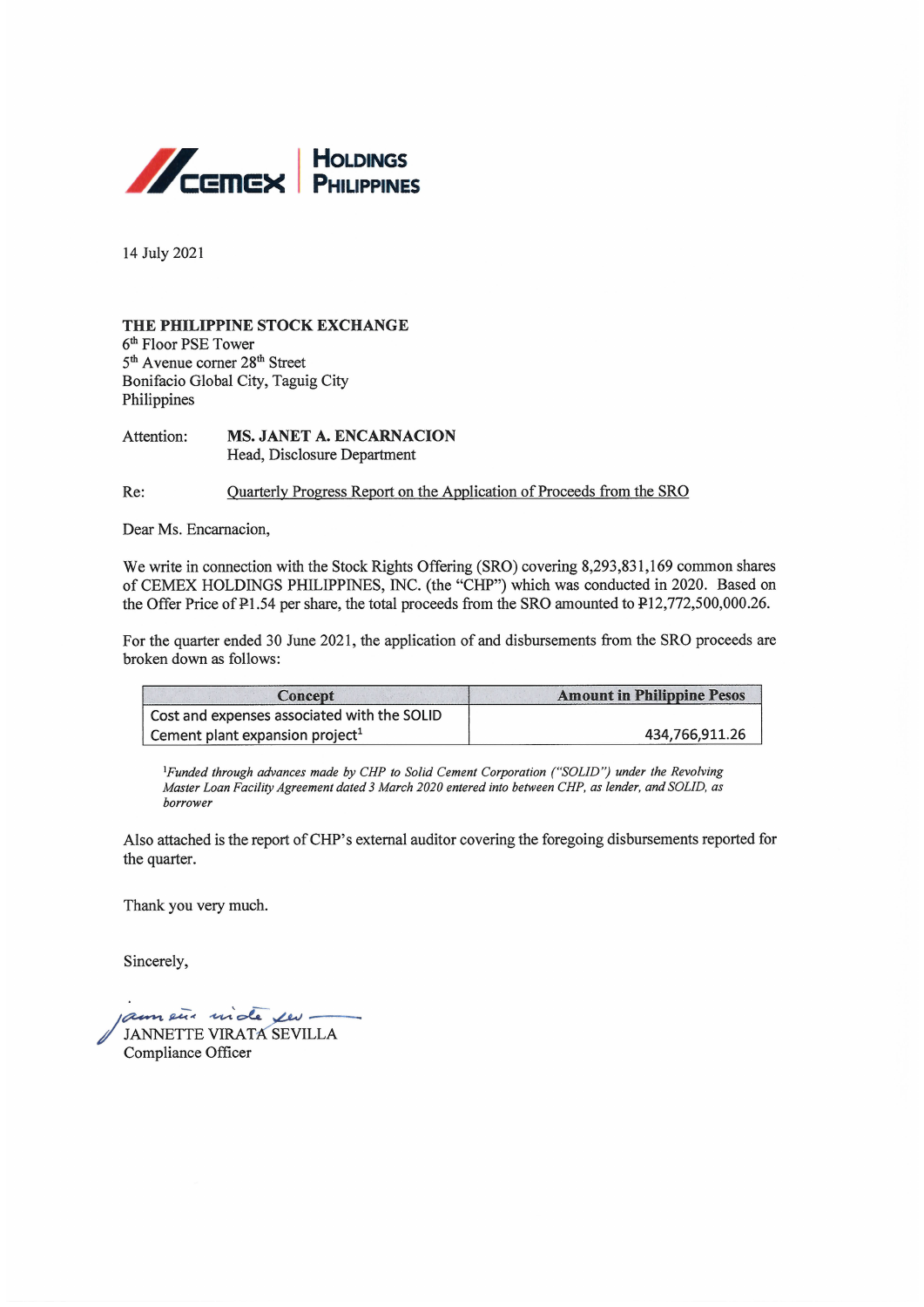# CEMEX HOLDINGS PHILIPPINES, INC.<br>QUARTERLY PROGRESS REPORT for the quarter ended June 30, 2021

| <b>CONCEPT</b>                        | <b>AMOUNT IN</b><br><b>PHILIPPINE</b><br><b>PESOS</b> | <b>DATE OF</b><br>DISBURSEMENT | <b>DISBURSEMENT</b><br><b>REPORT</b> |  |
|---------------------------------------|-------------------------------------------------------|--------------------------------|--------------------------------------|--|
| Cost and expenses associated with the |                                                       |                                |                                      |  |
| SOLID Cement plant expansion project  | 1,084,127.18                                          | 7-Apr                          | 26th                                 |  |
| Cost and expenses associated with the |                                                       |                                |                                      |  |
| SOLID Cement plant expansion project  | 2,174,259.50                                          | 12-Apr                         | 27th                                 |  |
| Cost and expenses associated with the |                                                       |                                |                                      |  |
| SOLID Cement plant expansion project  | 56,011,993.72                                         | 16-Apr                         | 28th                                 |  |
| Cost and expenses associated with the |                                                       |                                |                                      |  |
| SOLID Cement plant expansion project  | 5,662,268.11                                          | 20-Apr                         | 29th                                 |  |
| Cost and expenses associated with the |                                                       |                                |                                      |  |
| SOLID Cement plant expansion project  | 91,244,308.72                                         | 30-Apr                         | 30th                                 |  |
| Cost and expenses associated with the |                                                       |                                |                                      |  |
| SOLID Cement plant expansion project  | 100,682,681.36                                        | 7-May                          | 31st                                 |  |
| Cost and expenses associated with the |                                                       |                                |                                      |  |
| SOLID Cement plant expansion project  | 3,342,621.51                                          | $12$ -May                      | 32nd                                 |  |
| Cost and expenses associated with the |                                                       |                                |                                      |  |
| SOLID Cement plant expansion project  | 37,766,937.65                                         | $11$ -Jun                      | 33rd                                 |  |
| Cost and expenses associated with the |                                                       |                                |                                      |  |
| SOLID Cement plant expansion project  | 11,627,168.00                                         | 17-Jun                         | 34th                                 |  |
| Cost and expenses associated with the |                                                       |                                |                                      |  |
| SOLID Cement plant expansion project  | 84,373,134.59                                         | 28-Jun                         | 35th                                 |  |
| Cost and expenses associated with the |                                                       |                                |                                      |  |
| SOLID Cement plant expansion project  | 39,554,540.92                                         | 29-Jun                         | 36th                                 |  |
| Cost and expenses associated with the |                                                       |                                |                                      |  |
| SOLID Cement plant expansion project  | 1,242,870.00                                          | 30-Jun                         | 37th                                 |  |
| <b>TOTAL</b>                          | 434.766.911.26                                        |                                |                                      |  |

The disbursements were funded through advances made by CHP to Solid Cement Corporation ("SOLID") under the Revolving Master Loan Facility Agreement dated 3 March 2020 entered into between CHP, as lender, and SOLID, as borrower

## **CERTIFIED TRUE AND CORRECT BY:**

STEVE KUANSHENG WU Treasurer & Chief Financial Officer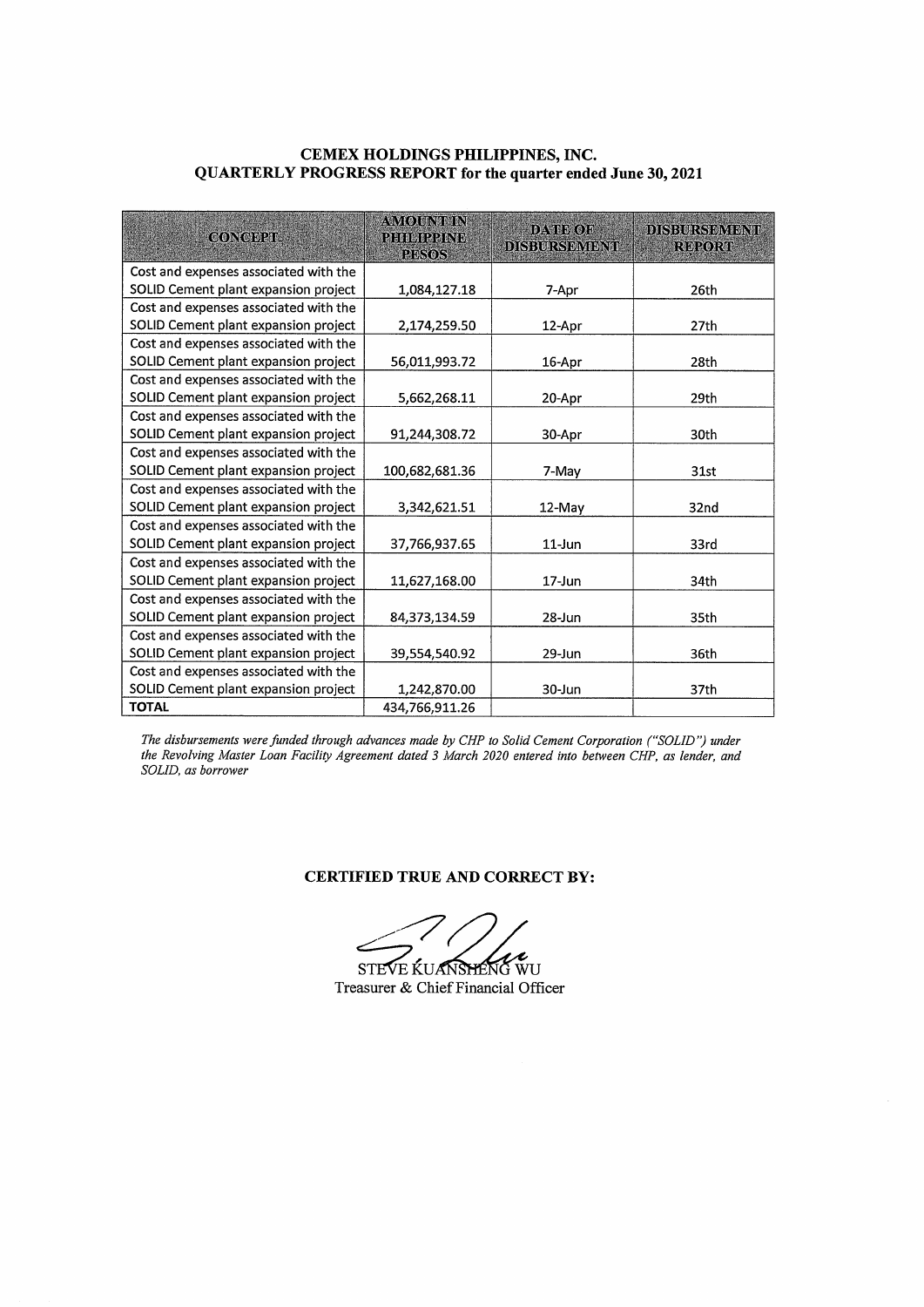

R.G. Manabat & Co. The KPMG Center, 9/F 6787 Ayala Avenue, Makati City Philippines 1226 Telephone +63 (2) 8885 7000 Fax +63 (2) 8894 1985 Website home.kpmg/ph Email ph-inquiry@kpmg.com

July 13, 2021

## **CEMEX Holdings Philippines, Inc.**

34/F Petron Mega Plaza Building 358 Sen. Gil J. Puyat Avenue Brgy. Bel-Air, Makati City

We have performed the procedures agreed with you and enumerated below with respect to the attached Progress Report for the three-month period ended June 30, 2021 on the use of proceeds generated from the stock rights offering (SRO) of CEMEX Holdings Philippines, Inc. (the "Company") as outlined in our engagement letter dated July 9, 2021. The engagement was undertaken in accordance with the Philippine Standards on Related Services 4400, *Engagements to Perform Agreed-upon Procedures*. The procedures were performed solely to enable the Company to comply with the requirement of the Philippine Stock Exchange (PSE) to submit an assurance report on the information being presented by the Company relating to the use of the SRO proceeds. The agreed-upon procedures and results thereof are summarized as follows:

- 1. We obtained the copy of the Company's Planned Use of SRO Proceeds and Progress Report for the three-month period ended June 30, 2021 and performed the following:
	- Recalculation to check the mathematical accuracy of the Progress Report. We found that the Progress Report is mathematically accurate. No exceptions were noted.

Firm Regulatory Registration & Accreditation:

SEC Accreditation No. 0003-SEC, Group A, valid for five (5) years covering the audit of 2020 to 2024

financial statements (2019 financial statements are covered by SEC Accreditation No. 0004-FR-5)

IC Accreditation No. 0003-IC, Group A, valid for five (5) years covering the audit of 2020 to 2024 financial statements (2019 financial statements are covered by IC Circular Letter (CL) No. 2019-39, Transition clause)

PRC-BOA Registration No. 0003, valid until November 21, 2023

BSP Accreditation No. 0003-BSP, Group A, valid for five (5) years covering the audit of 2020 to 2024

financial statements (2019 financial statements are covered by BSP Monetary Board Resolution No. 2161, Transition clause)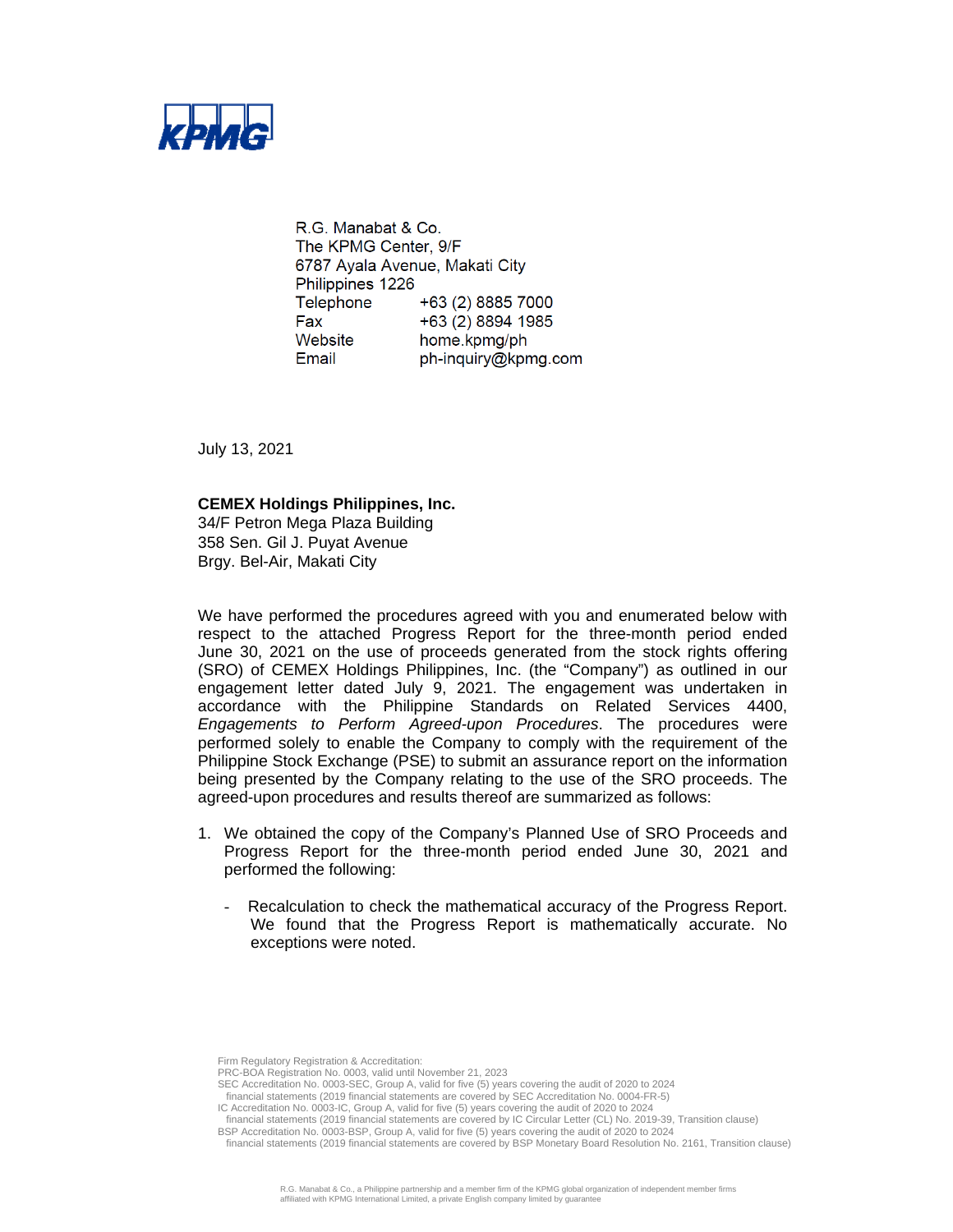

We compared the nature of expenditures in the Progress Report with the nature of expenditures reflected in the Planned Use of Proceeds. We noted from the Planned Use of Proceeds that immediately upon the completion of the SRO, the Company intends to use the SRO proceeds to finance the ongoing plant expansion of the Company's subsidiary, Solid Cement Corporation (Solid) located in Antipolo, Rizal.

We also noted from the Planned Use of Proceeds that the Company intends to pay the following related expenses related to the SRO:

- Underwriting and selling fees for the offer shares;
- **Taxes:**
- **•** Philippine Securities and Exchange Commission registration, filing and legal research fees;
- PSE listing and processing fees;
- Professional fees; and
- **•** Other expenses.

We noted that the nature of the expenditures in the Progress Report for the three-month period ended June 30, 2021, which mainly pertains to the costs incurred on the ongoing plant expansion of the Company located in Antipolo, Rizal, is in line with the nature of expenditures as reflected in the Planned Use of Proceeds. No exceptions were noted.

2. We obtained the detailed schedule of the Progress Report for the three-month period ended June 30, 2021, recomputed to check the mathematical accuracy of the detailed schedule and compared the subtotals and totals in such schedule with the amounts in the Progress Report.

We found the detailed schedule of the Progress Report to be mathematically accurate and subtotals and totals in the said schedule agreed with the amounts in the Progress Report. Total expenditures per detailed schedule and per Progress Report both amounted to P434,766,911.26. No exceptions were noted.

3. We vouched all disbursements pertaining to the ongoing plant expansion, as indicated in the detailed schedule of the Progress Report, to the fund transfer transaction registers from Solid's bank, Citibank N.A., Philippines. All disbursements pertain to payments made to CBMI Construction Co., Ltd - Beijing and CBMI Construction Co., Ltd. - Philippines.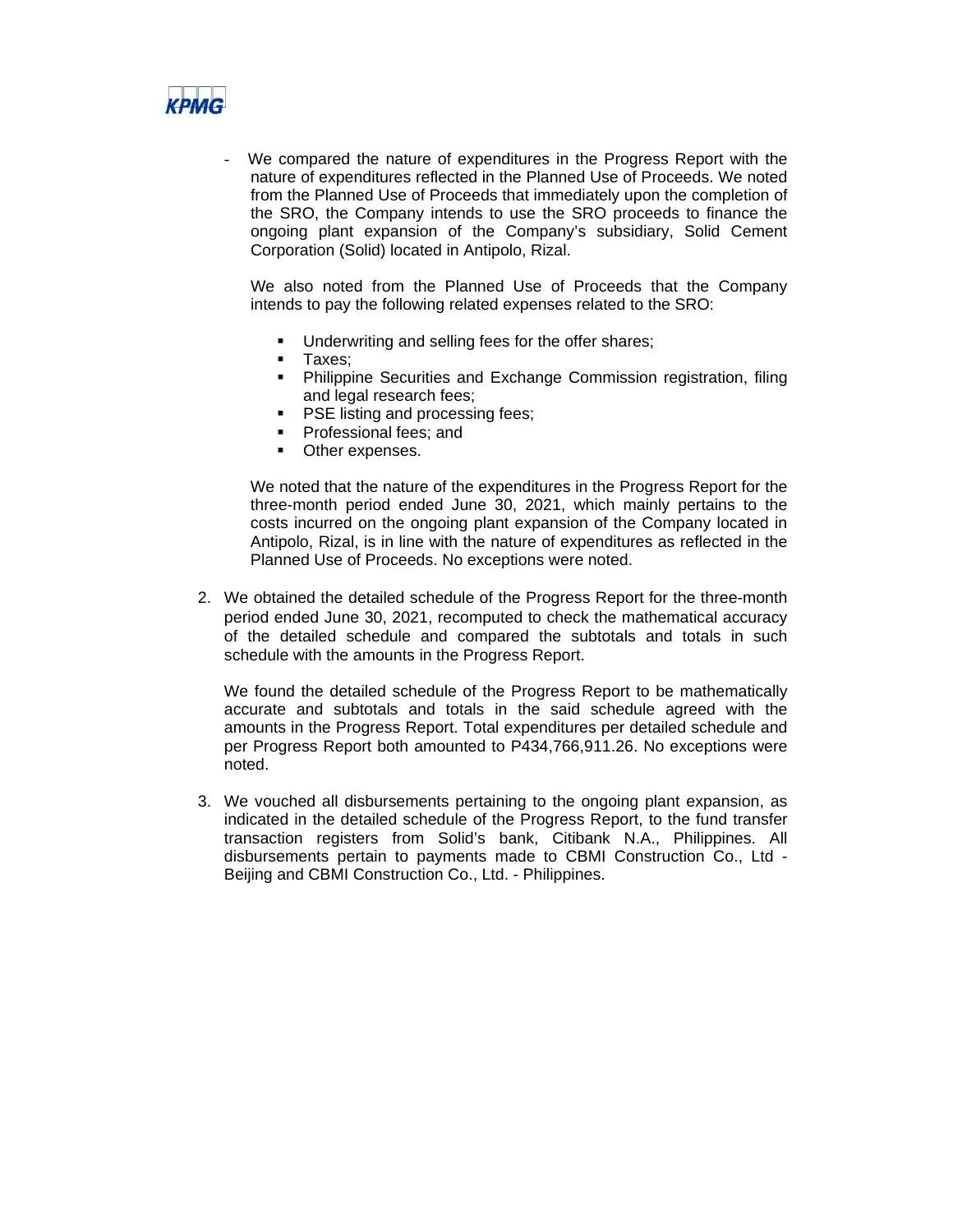

No exceptions were noted. See summary below (amounts in Philippine Peso).

| <b>Fund Transfer</b>            |                | <b>Amount per</b>                          | <b>Amount per</b><br><b>Detailed</b> |                   |
|---------------------------------|----------------|--------------------------------------------|--------------------------------------|-------------------|
| <b>Transaction</b><br>Reference | Date of        | <b>Fund Transfer</b><br><b>Transaction</b> | Schedule of the<br><b>Progress</b>   |                   |
| <b>Number</b>                   | <b>Payment</b> | <b>Registers</b>                           | Report                               | <b>Difference</b> |
| 13321097000012                  | April 7, 2021  | P1,084,127.18                              | P1,084,127.18                        |                   |
| 09810084CCN                     | April 12, 2021 | 2,174,259.50                               | 2,174,259.50                         |                   |
| 105100EIN55                     | April 16, 2021 | 56,011,993.72                              | 56,011,993.72                        |                   |
| 13321110000007                  | April 20, 2021 | 5,662,268.11                               | 5,662,268.11                         |                   |
| 50500000148021                  | April 29, 2021 | 91,244,308.72                              | 91,244,308.72                        |                   |
| 126100YB320                     | May 7, 2021    | 100,682,681.36                             | 100,682,681.36                       |                   |
| 1311012AX8H                     | May 12, 2021   | 3,342,621.51                               | 3,342,621.51                         |                   |
| 161101WJAWW                     | June 10, 2021  | 33,644,635.56                              | 33,644,635.56                        |                   |
| 161101WJAXH                     | June 10, 2021  | 4,122,302.09                               | 4,122,302.09                         |                   |
| 13321168000003                  | June 17, 2021  | 11,627,168.00                              | 11,627,168.00                        |                   |
| 50500000217421                  | June 24, 2021  | 82,402,288.34                              | 82,402,288.34                        |                   |
| 50500000218521                  | June 25, 2021  | 1,970,846.25                               | 1,970,846.25                         |                   |
| 179102CRX4H                     | June 28, 2021  | 39,124,451.01                              | 39,124,451.01                        |                   |
| 179102D64GE                     | June 29, 2021  | 430,089.91                                 | 430,089.91                           |                   |
| 50500000220221                  | June 29, 2021  | 1,242,870.00                               | 1,242,870.00                         |                   |
|                                 |                | P434,766,911.26                            | P434,766,911.26                      |                   |

Because the above procedures do not constitute an audit made in accordance with the Philippine Standards on Auditing, or a review made in accordance with Philippine Standards on Review Engagements, consequently, no assurance is expressed on the selected accounts and transactions covered by the agreed-upon procedures.

Had we performed additional procedures or had we performed an audit or review of the financial statements in accordance with the Philippine Standards on Auditing, or a review made in accordance with Philippine Standards on Review Engagements, other matters might have come to our attention that would have been reported to you.

The contents of this report are intended solely for the purpose set forth in the first paragraph and for the use of the Company's management to comply with the requirement of the PSE to submit an assurance report on the information being presented by the Company relating to the use of the SRO proceeds, and are not to be used for any other purpose and are not intended for use by those who have not agreed to the procedures performed and taken responsibility for the sufficiency and appropriateness of such procedures. This report relates only to the selected accounts and transactions outlined in the engagement letter and do not extend to any financial statements of the Company, taken as a whole.